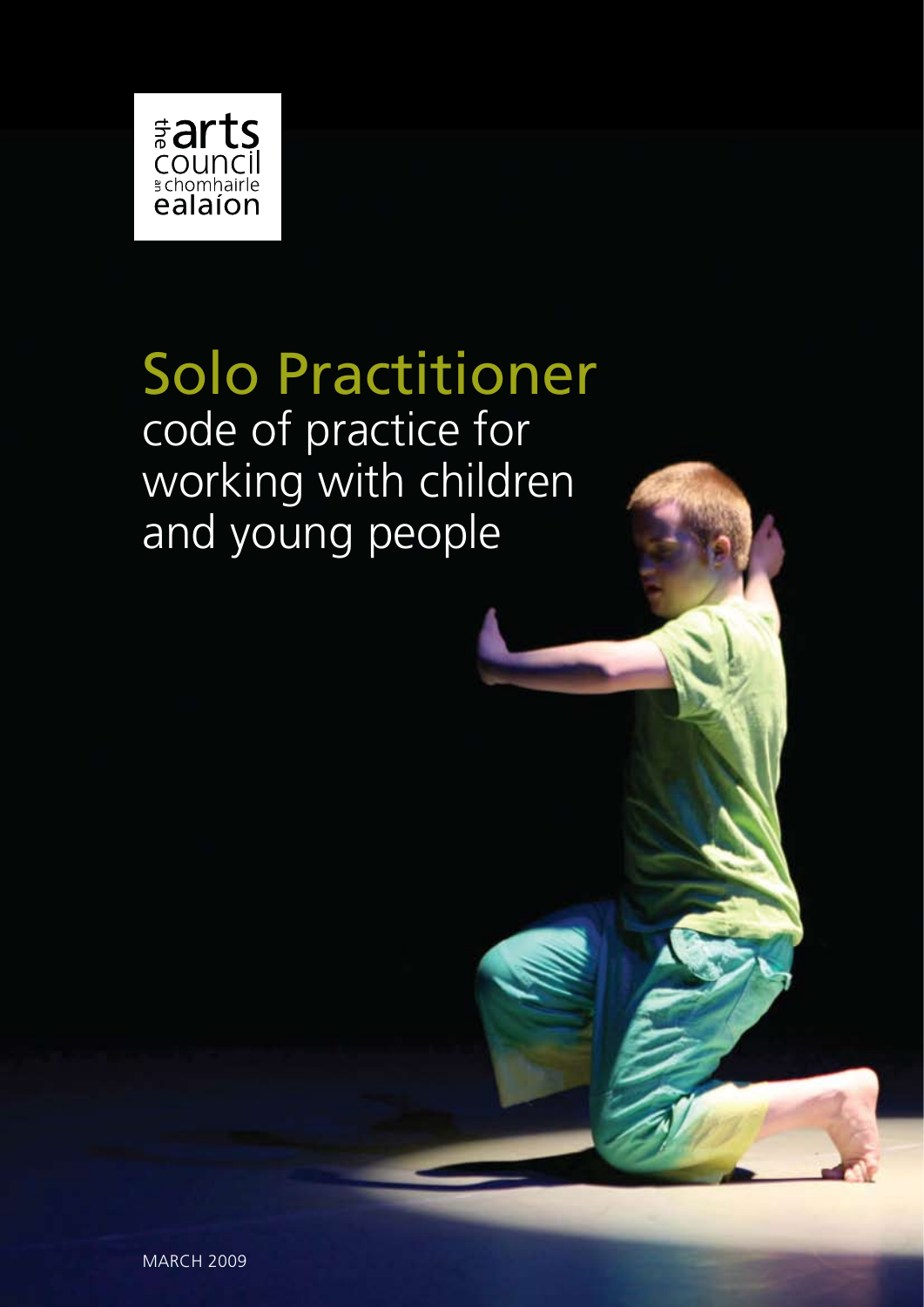Cover image (Front and Back): Waterford Youth Arts. Photo: Derek Speirs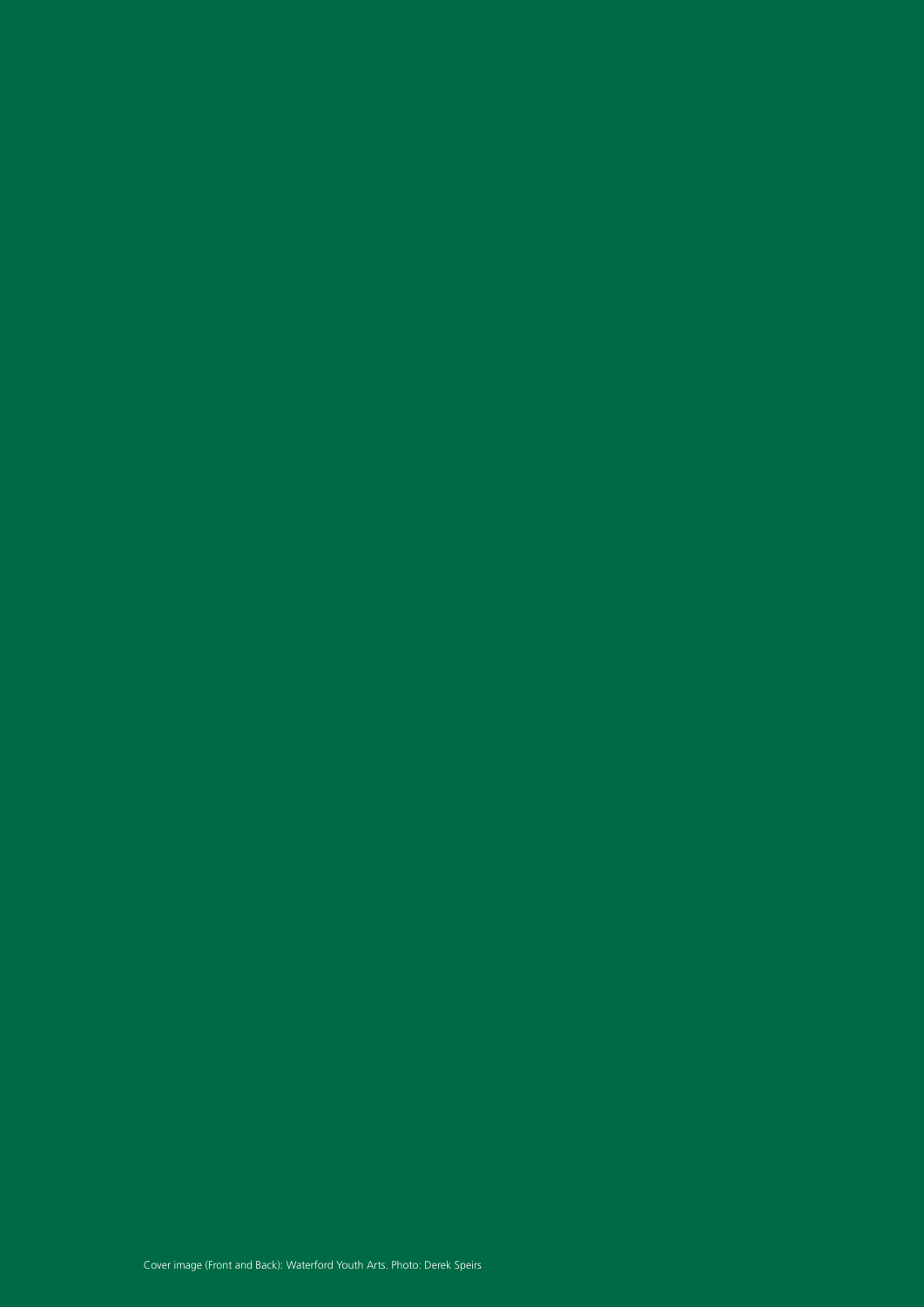# Solo Practitioner: code of practice for working with children and young people

## Introduction

This code has been compiled by the Arts Council in collaboration with the arts sector and the Health Service Executive (Information and Advice Persons). We would particularly like to acknowledge the contribution of Music Network's Continuing Professional Development Programme. We would like to thank the children, young people and parents who gave consent for their images to be used in the guidelines. The code is intended to provide support and guidance to artists working in a solo capacity as practitioners, facilitators or tutors with children and young people. It is based on, and should be read in conjunction with, established good practice guidelines such as:

- • *Guidelines for the Protection and Welfare of Children and Young People in the Arts Sector* (www.artscouncil.ie/Publications/ChildGuidelinesEnglish.pdf)
- *Our Duty to Care* (www.dohc.ie/publications/our\_duty\_to\_care.html) and
- Children First, National Guidelines for the Protection and Welfare of Children (www.dohc.ie/publications/children\_first.html)

## What is a code of practice?

A code of practice is a statement of principles and best practice. It provides an ethical framework within which practitioners clearly set out their responsibilities and expectations. It provides information so that participating children and young people, parents, collaborators and the public will be informed. It provides a measurement of accountability against which to evaluate standards of practice.

## Why should I develop a code of practice?

A code of practice demonstrates that you are aware of your responsibilities as a practitioner and that you are committed to best practice. It enables you to clearly set out your approach to working with children and young people and to negotiate, where necessary, with collaborators or commissioning bodies with whom you may work.

## What is the legal status of a code of practice?

A code of practice is a voluntary code, it does not have any formal legal status other than to provide guidance as to what may constitute "reasonable" behaviour in certain instances. However, it does demonstrate that you, as a practitioner, are committed to best practice and prepared to take all reasonable steps to fulfill your duty of care to children, young people and others with whom you work.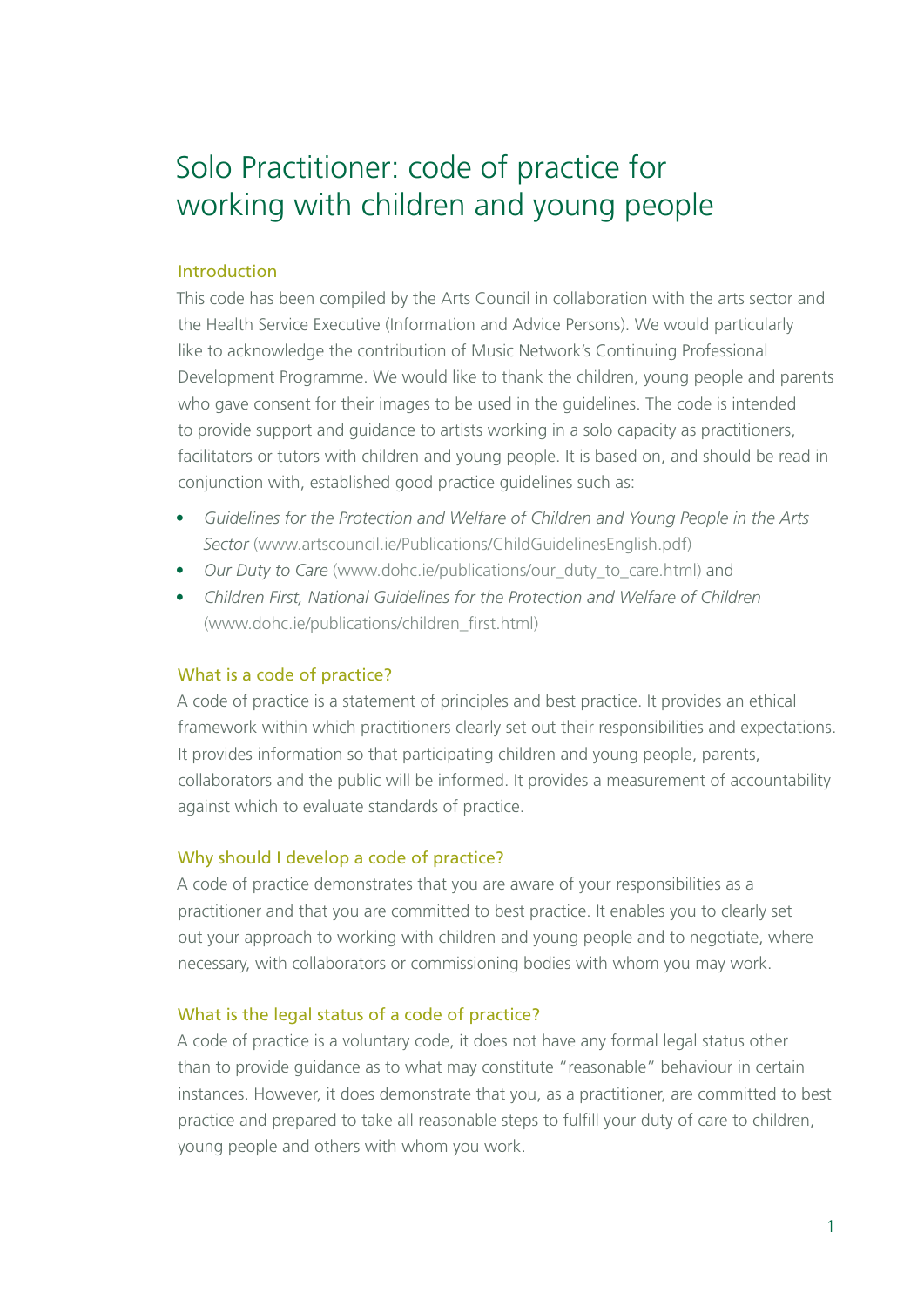## Are there any laws or guidelines I should know about?

There are a number of Acts (laws) which are relevant to working with children and young people.

- *The Child Care Act 1991* confers a statutory duty on the Health Service Executive (HSE) to identify and ensure the welfare of children and young people. In this Act a child is defined as anyone under the age of 18 years, provided they are not or have not been married. This Act forms the basis for child protection services in Ireland.
- The Protection for People Reporting Child Abuse Act 1998 provides protection for anyone reporting suspected or alleged child abuse 'in good faith' to designated offices of the HSE or An Garda Síochána, including employees who may report a concern independently of their employers procedures. It also provides protection to people against false or malicious allegations.
- • *Children First, National Guidelines for the Child Protection and Welfare 1999* outlines the duties and responsibilities of everyone working with children or young people including both the relevant statutory bodies (HSE and An Garda Síochána) as well as voluntary and community organisations and individuals.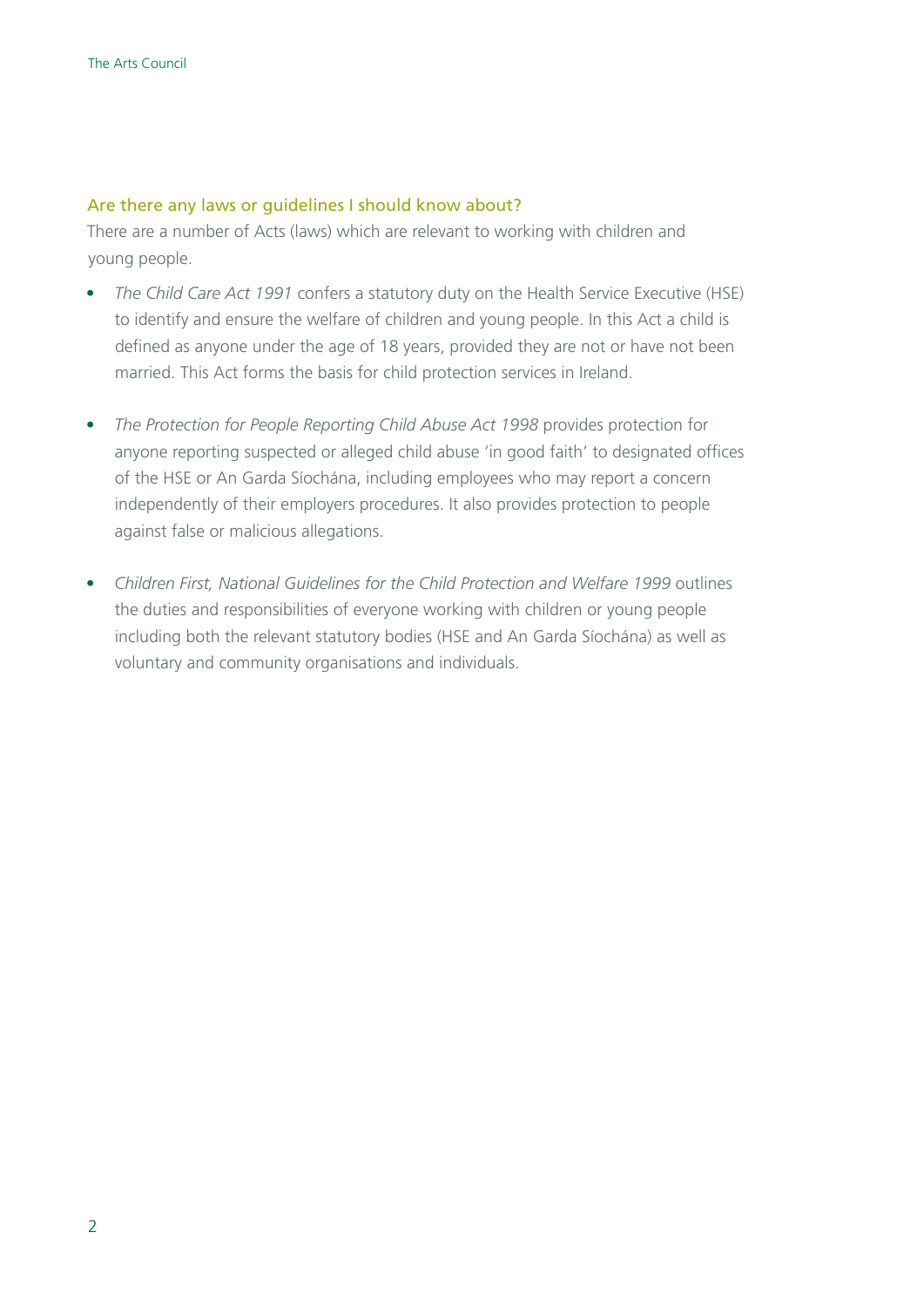#### Principles of Best Practice

## **Ethical practice**

Practitioners should act in a professional and responsible manner at all times. They should be honest and fair in their professional dealings, acting with integrity, equity and respect at all times.

#### • Duty of care

The safety and well-being of children and young people who attend or participate in classes, workshops, activities and programmes is the primary consideration at all times.

## Safe environment

Practitioners should strive to create a safe environment to ensure the safety and well-being of both themselves and those who work with them. This relates to both the physical spaces within which they work and to the codes of behaviour they adhere to and promote in their work.

#### Non-discrimination

Practitioners must at all times respect the rights and dignity of people they work with. They should treat all people equitably, and not discriminate on grounds of age, gender, ability, race or ethnicity, cultural or religious beliefs, sexual orientation, marital status, social or economic status.

## Working in partnership

Even when working alone or as a solo practitioner, it is important to maintain a partnership approach to parents, participants, commissioning bodies, collaborators, customers or others with whom you come in contact in the course of your work. Partnership requires equity, good communication, transparency, feedback and reflexivity.

• Professional conduct and development Practitioners should ensure that they only undertake work for which they are competent, prepared and equipped and that they engage in on-going professional development in order to maintain and develop their skills and competencies.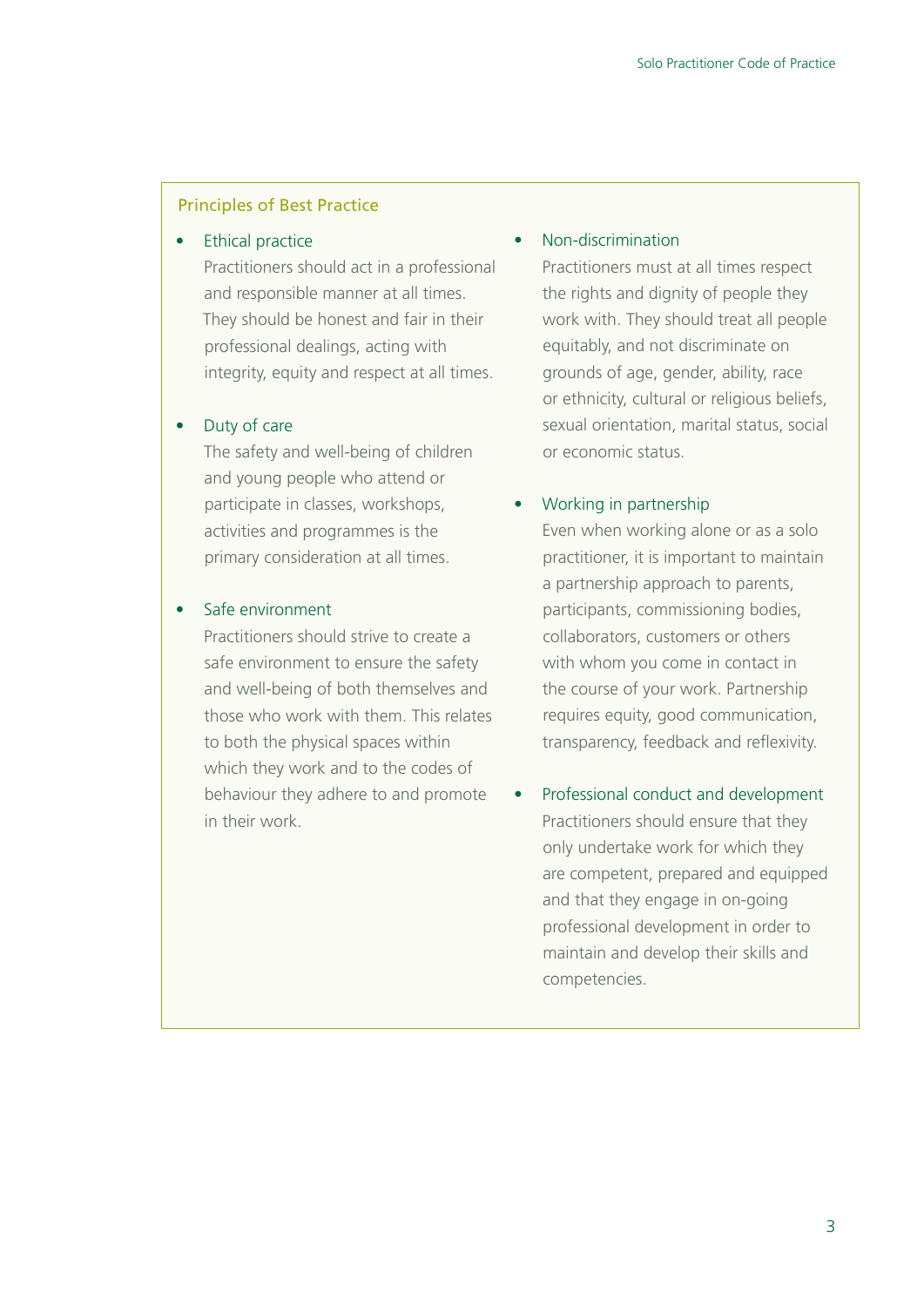## Key components of good practice in child protection and welfare

- Recognition that the best interests of the child are the paramount consideration.
- \* Includes a code of behaviour for adults and children.
- \* Puts in place health and safety procedures appropriate to age, ability, activity and setting.
- \* Be aware that age, ability, gender, culture and background impact on children's needs, abilities and experiences.
- \* Has an awareness of child abuse or welfare concerns.
- \* Knows the action to be taken when child protection or welfare concerns arise.
- Know the action to be taken if allegations of child abuse are made.
- Become familiar with reporting procedures to the HSE and An Garda Síochána.
- \* Work in partnership with parents and carers.
- Develop and implement an anti-bullying policy.
- \* Have a complaints procedure in place.
- \* Have an accidents procedure in place.
- Undertake relevant training in working with children and young people.

Barnstorm Theatre Company. Photo: Derek Speirs

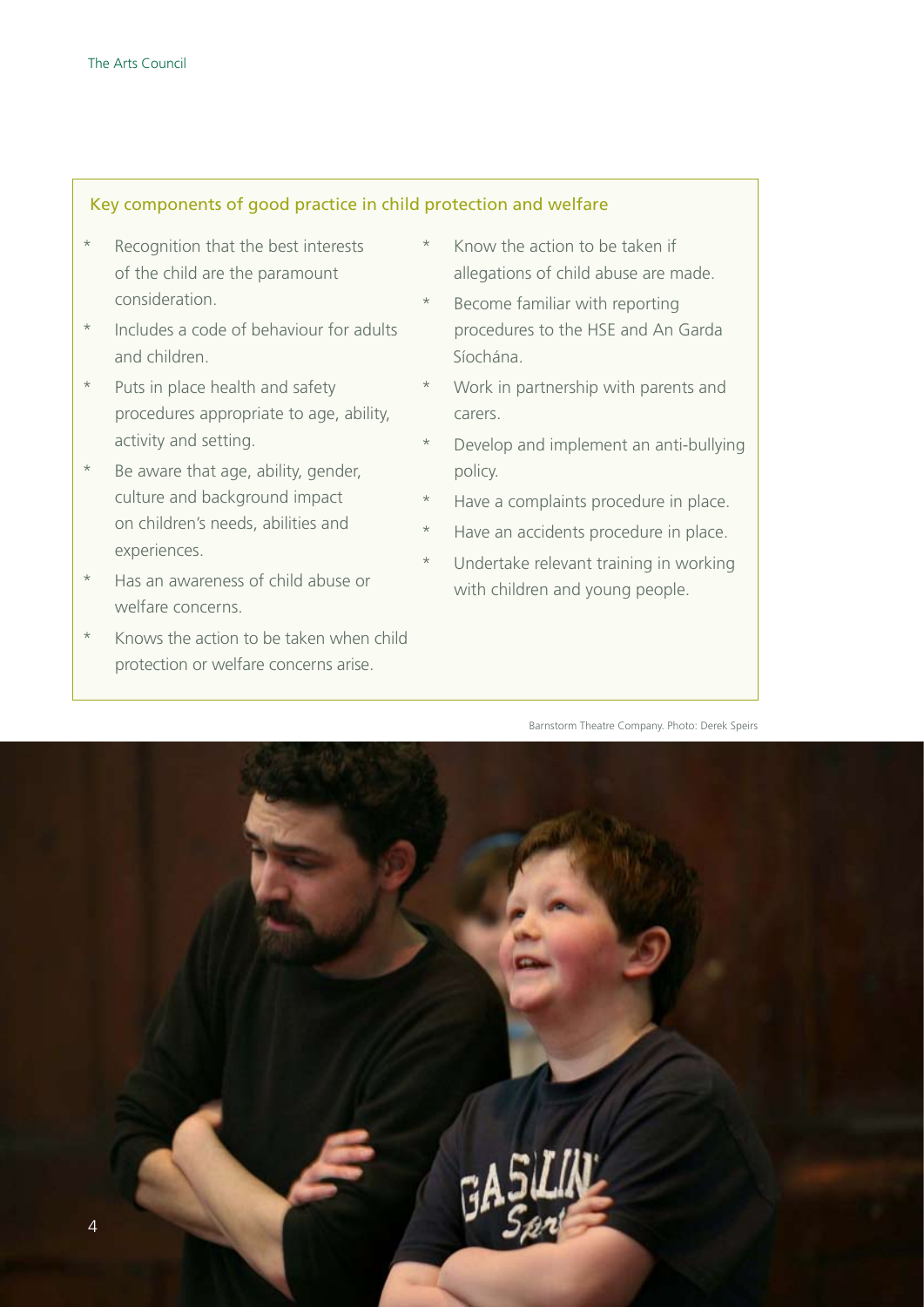# Working with children and young people

## Code of Behaviour for Adults1

## A child centred approach

- Treat all children and young people equally.
- Listen to and respect children and young people.
- Create an atmosphere of trust.
- Involve children and young people in decision-making as appropriate.
- Provide encouragement, support and praise (based on effort rather than achievement).
- Use appropriate language (physical and verbal).
- Offer constructive criticism when needed.
- Treat all children and young people as individuals.
- Respect differences of ability, culture, belief, ethnicity and sexual orientation.
- Respect a child's or young person's personal space.
- Discuss boundaries on behaviour and related sanctions, as appropriate, with children, young people and their primary carers.
- Encourage feedback from groups and individuals.
- Use age-appropriate teaching aids and materials.
- Be aware of a child's or young person's other commitments when scheduling activities.
- Be cognisant of a child's or young person's limitations, due to a medical condition for example.

<sup>1.</sup> Adapted from *Guidelines for the Protection and Welfare of Children and Young People in the Arts Sector,* Arts Council 2006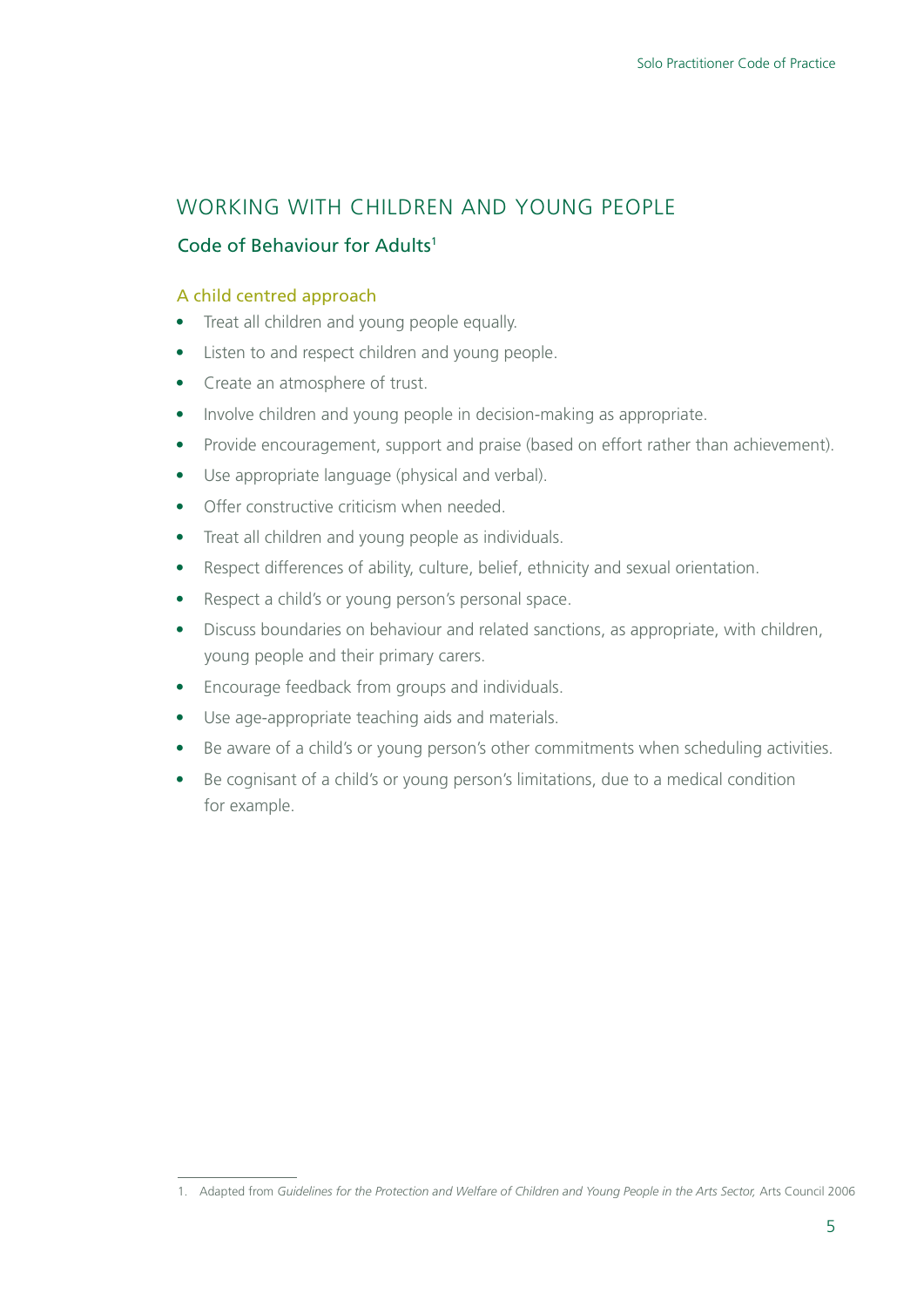## Good practice

- Maintain a register with name, address, phone, special needs, attendance, emergency contact.
- Make parents or carers, children and young people aware of your Child Protection Policy.
- Maintain regular communication and keep parents or carers informed of any issues that concern their children.
- Record any incidents and accidents and inform parents or carers promptly.
- Report any child protection or welfare concerns to the HSE (duty social worker) or An Garda Síochána (out of hours or in an emergency).
- Have emergency procedures in place e.g., medical assistance, fire safety, etc.
- If working within another organisation (as a contractor) agree a code of practice and how child protection procedures will be managed.
- When working with groups ensure proper supervision and ratios of adults to children depending on age, ability and activities involved.
- Work in an open and transparent manner letting children, young people and parents know the structure and content of your programmes.
- Plan and be sufficiently prepared, both mentally and physically for your activity.
- Evaluate work practices on a regular basis.
- Observe appropriate dress and behaviour.
- Maintain awareness around language and comments made. If you think that something you said may have caused offence or upset, then try to address it in a sensitive manner as soon as possible.

## Inappropriate behaviour

- Avoid spending excessive time alone with children and young people.<sup>2</sup>
- Don't use or allow offensive or sexually suggestive physical or verbal language.
- Don't single out individual children or young people for excessive attention such as favouritism, criticism, ridicule or unwelcome focus of attention.
- Don't allow or engage in inappropriate touching in any form (see "physical contact" page 9).
- Do not engage in any form of physical chastisement or humiliation.
- Don't socialise inappropriately with children or young people outside of structured activities.

<sup>2.</sup> Excessive time is understood as time over and above the time period of the activity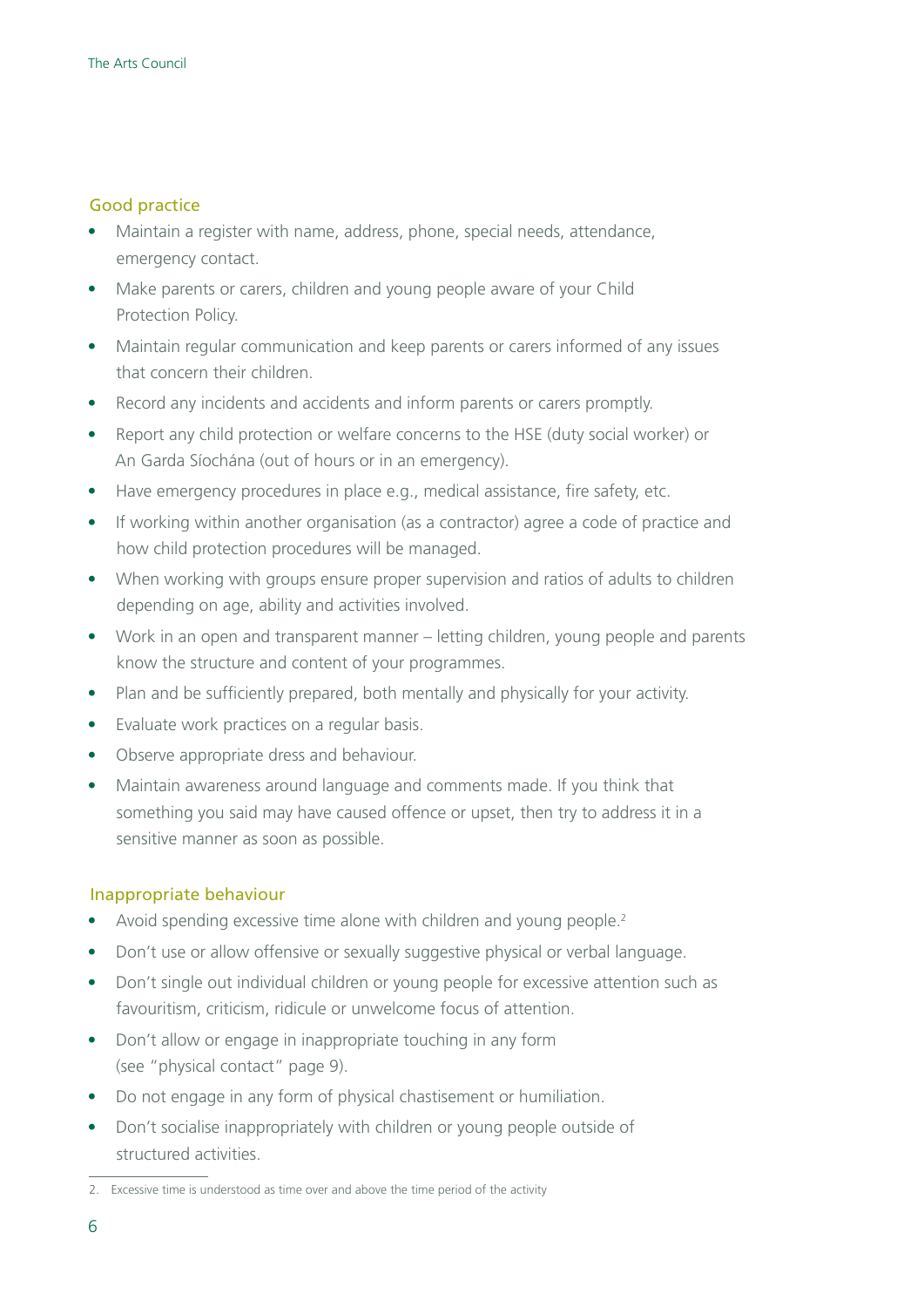## Working alone or on a one-to-one basis with children or young people

It is recognised that many practitioners across a range of art forms may from time to time work alone with a small group or on a one-to-one basis with children and young people e.g., in an individual teaching capacity. Sometimes this may happen in a private venue, such as a practice room or the teacher's or young person's home. In this situation, in addition to the guidelines outlined above, the following is recommended:

- Ensure that parents, or other responsible adults (e.g., teachers or youth leaders) are informed about the structure, content and duration of the programme (e.g., teaching techniques, material covered, length of lesson).
- Ensure that parents/carers are informed about your responsibilities in relation to child protection and welfare and your code of practice.
- If working in a child's or young person's home ensure that a parent or a responsible adult nominated by the parent is present.
- Encourage parents to bring and collect children and ensure they feel welcome to wait if desired. If parents decide that children or young people may come unaccompanied, ensure that parents are aware of timing of lessons and that all parties are made aware in good time if a lesson is cancelled or if a child or young person will not, or does not attend.
- Provide copies of your CV detailing qualifications, experience and references, including any specific training or experience in working with children and young people. Provide evidence of child protection awareness training (e.g., Keeping Safe attendance certificate) and Garda Vetting if available.
- Agree aims and objectives for the programme  $-$  e.g., becoming competent with a particular instrument, area of practice or technique, preparing for examinations or grades, participating in performances. Encourage participants to have an input into choosing materials covered and accommodate preferences as far as possible.
- Inform children, young people and parents of your code of practice, and provide a written summary (e.g., short printed leaflet or hand-out).
- Clarify your expectations of children or young people's responsibilities  $-e.g.,$  come prepared, practice or complete exercises between lessons, attend punctually.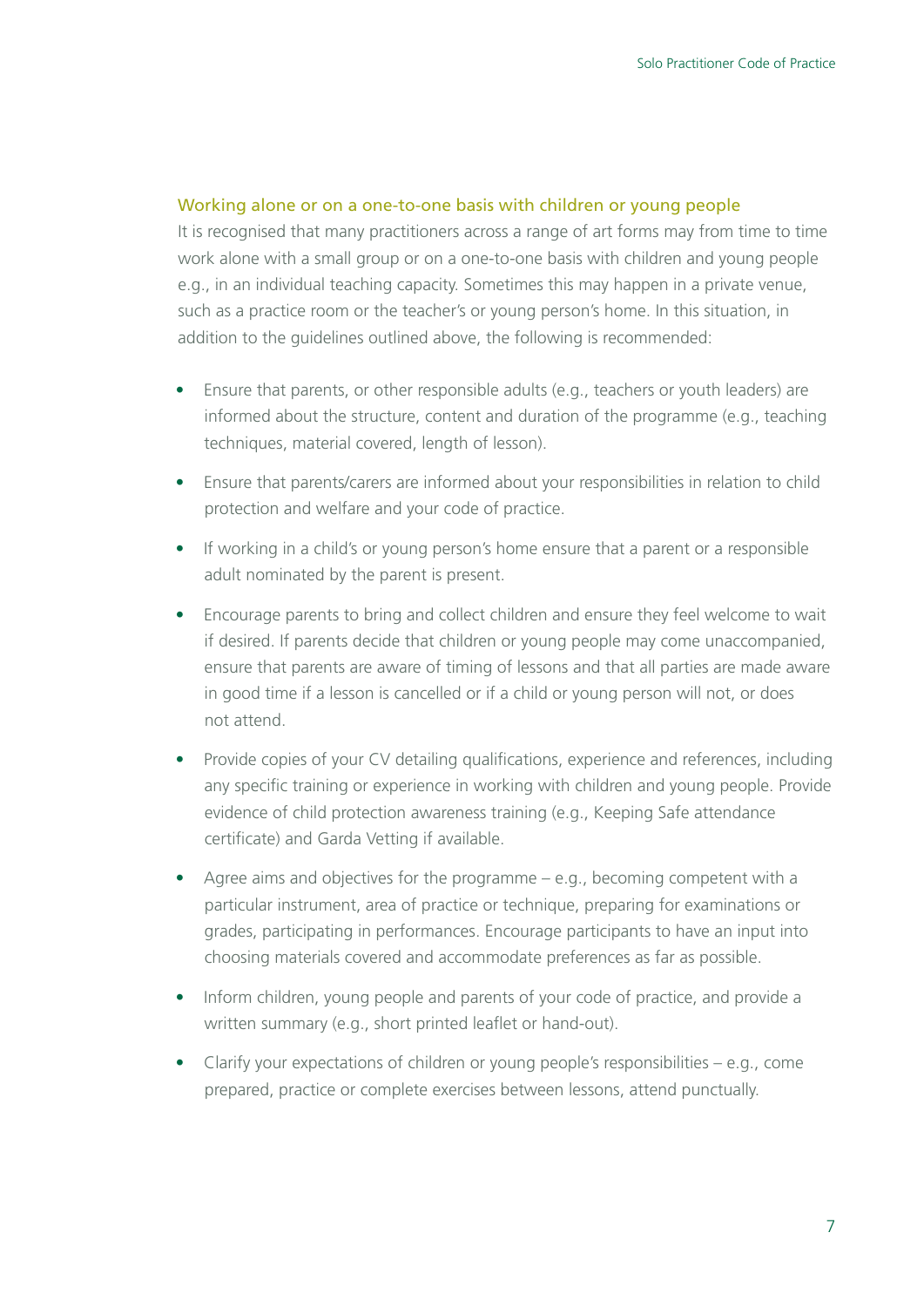- If you feel uncomfortable working on a one-to-one basis, consider working with small groups – e.g., children or young people of similar interests or levels of competence. Remember participants learn from others as well as from teachers or instructors and the opportunity to perform with or in front of others can be very beneficial.
- Provide feedback on progress regularly and keep a written record, as appropriate.
- Address any difficulties or issues promptly, and keep a written record of issues discussed, agreements reached, names of those involved and dates, as appropriate.
- Maintain open communication with all parties, and invite feedback including comments or complaints.
- If you work in your own home or rented premises, ensure that the venue is safe and free from hazards and is adequately insured for the purpose and activities undertaken.
- If you work in a shared or public premises ensure that the proprietors or management are informed about your activities and that a register of people arriving and leaving is maintained (for safety and evacuation purposes).
- Ask for a copy of the venue's health and safety statement and child protection policy and procedures, including the name and contact details of their designated child protection person. Provide a copy of your own code of practice.
- Consider who else may use or be present in the venue while children or young people are there and ensure that parents are informed as to who else will have contact with their children (including colleagues, housemates, or other residents, etc.).
- It is recommended that you do not transport children or young people alone in your own car or other vehicle. If you do decide to provide lifts, ensure that parents are fully informed and have given permission. Ensure that you are insured to carry passengers in the course of your business and that your vehicle complies with safety requirements e.g., safety belts, appropriate seats for younger children.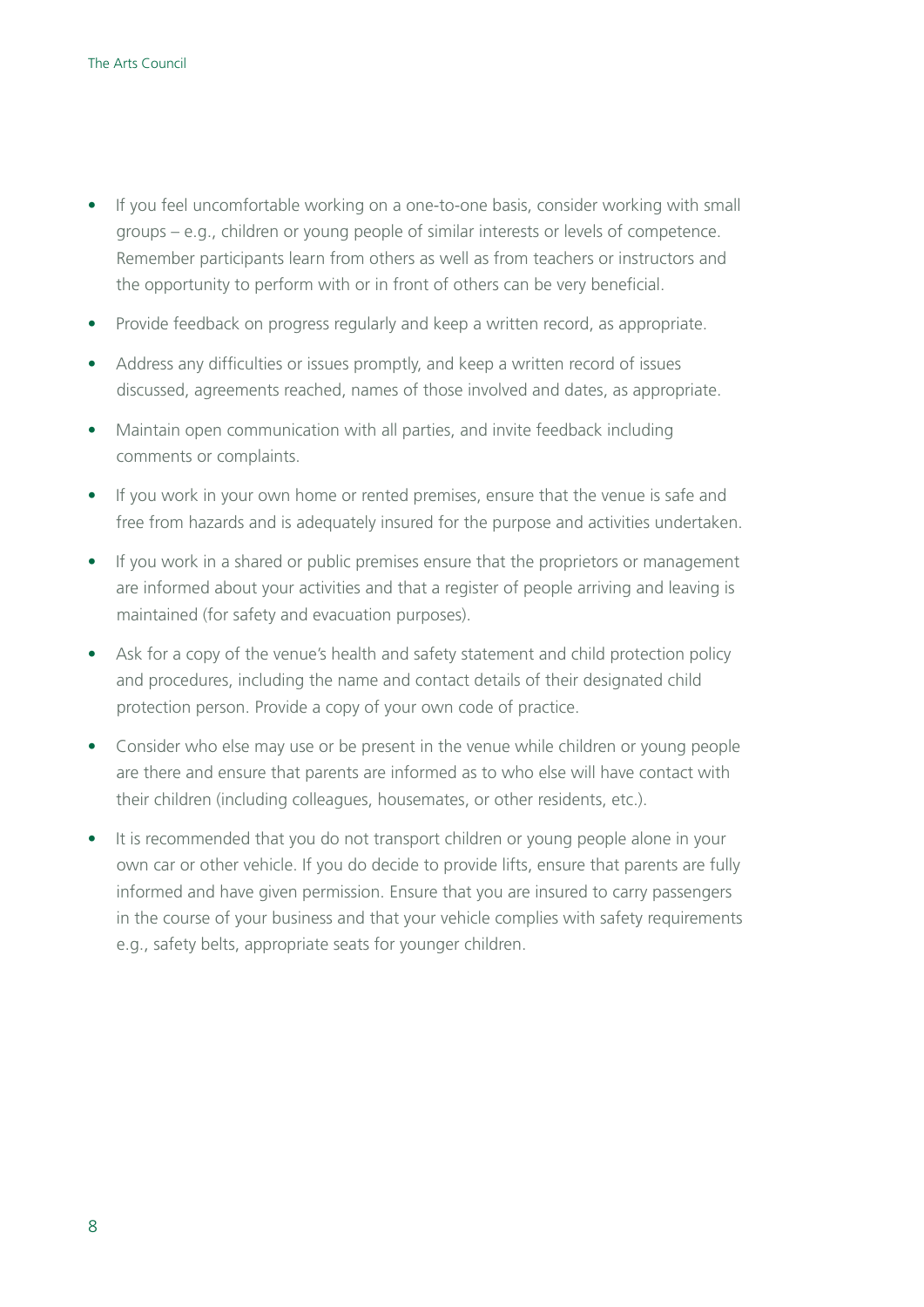

Waterford Youth Arts. Photo: Derek Speirs

#### How do I manage physical contact and touch?

Physical contact is appropriate when needed:

- \* To teach or correct posture.
- \* To provide comfort and reassurance e.g., if a child is hurt or distressed.
- \* To provide physical assistance where needed, relevant to the age and ability.
- \* To provide safety or help in an emergency.

Touch should be:

- In response to the need of the child and activity not of the adult.
- Explained and clarified in advance check children or young people's comfort level when doing touch exercises.
- With the child's consent resistance from the child should be respected.
- Open and not secretive.
- Governed by the age, ability or development of the child.
- Used as necessary in an emergency or dangerous situation.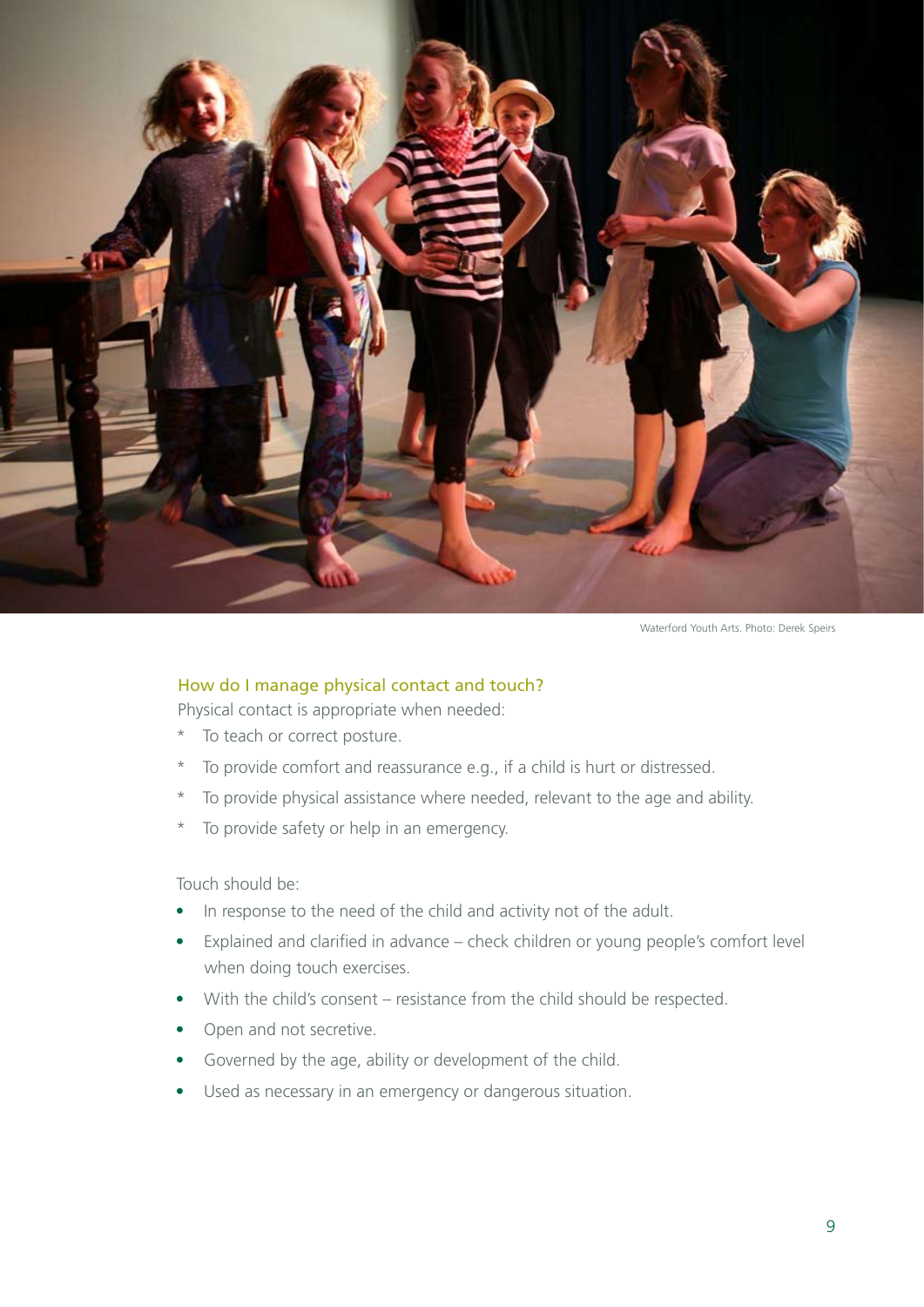

Barnstorm Theatre Company. Photo: Derek Speirs

## Should I have a code of behaviour for children and young people?

Yes. Ideally, it is advisable to develop a code of behaviour for children and young people through consultation and negotiation. The following is an outline of areas to consider in drawing up an agreed code:

- Listen to and respect children's, young people's (and adults) views and opinions.
- Listen to and follow instructions and directions from leaders.
- Use appropriate language (physical and verbal).
- Respect differences of ability, culture, belief, ethnicity, gender and sexual orientation.
- Respect other people's personal space.
- Don't bully other people.
- Respect property and equipment and follow all safety procedures.
- If you have a concern or a complaint ask about the complaints policy.
- If you have a concern about your own or another child or young person's safety or welfare, ask about the child protection policy.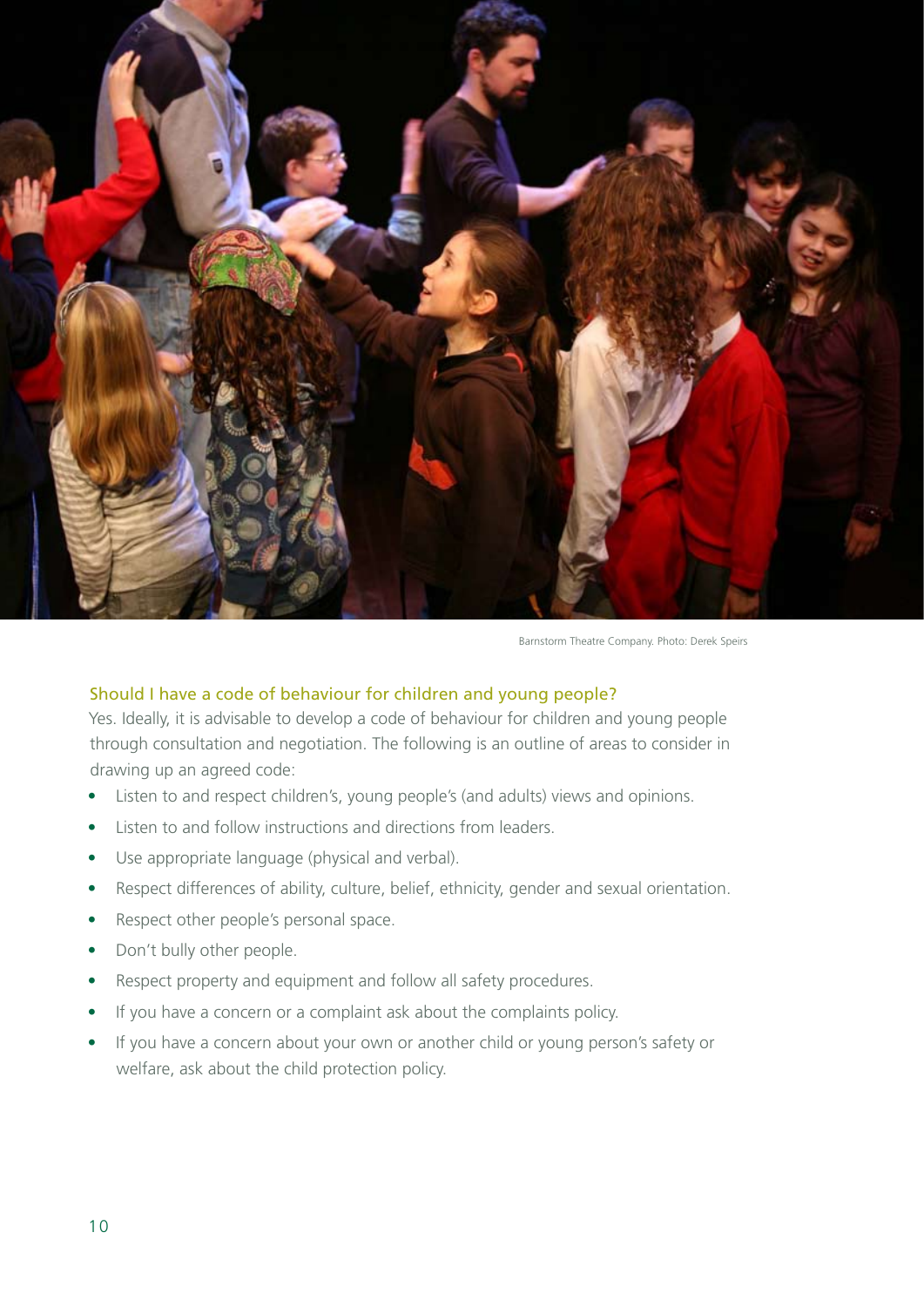## Why do I need an anti-bullying policy?

An anti-bullying policy is an essential component of good practice when working with children and young people. Bullying can occur between peers (young or older), by adults towards younger people or by younger people towards adults. What distinguishes bullying from other forms of behaviour is that the bully always targets someone who is in some way vulnerable or less powerful. Bullying is best dealt with through openness and discussion rather than sanctions or secrecy. Clear statements such as, *bullying is not acceptable; everyone has the right to be treated equally and with respect;* help to set the tone for your activities and give a clear message that bullying will not be tolerated.

## How do I deal with complaints?

As an individual practitioner it is important that children, young people or parents know that you are receptive to hearing complaints and will respond fairly and openly.

- Develop a clear, transparent procedure for dealing with comments or complaints.
- Encourage children, young people or parents to talk to you at an early stage if there is any aspect of your practice with which they are not satisfied.
- Keep a record of any complaints made, including date, persons involved, the content of the complaint and resolution reached.
- Use your complaints log to reflect on your practice. Does it indicate that you have not given sufficient information or that the goals or objectives of your activities have not been agreed? Are there areas of your practice that you can improve or amend in order to avoid complaints arising in the future?



Barnstorm Theatre Company. Photo: Derek Speirs